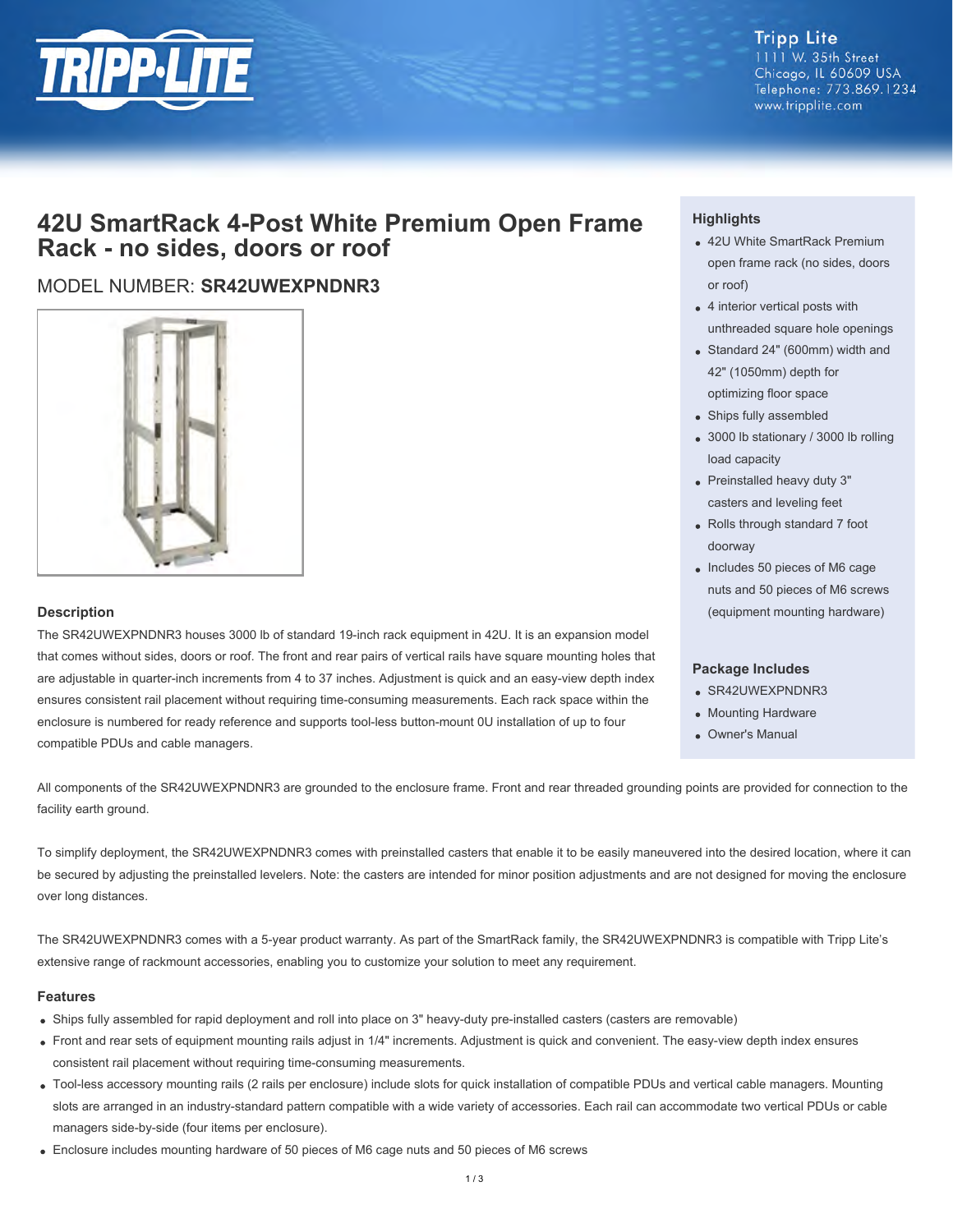

- Textured powder coat finish for tough resistance to environmental concerns such as deployment in warehouses.
- Maximum usable internal depth of 37 inches/94 cm (front to rear rail).
- Weight ratings of 3000 lb stationary and 3000 lb rolling.
- Built in baying tabs allow premium open frame racks to be combined securely in rows. Center-to-center width can be set at 600mm or 24" to match standard data center floor tiles.
- Leveling feet extend to allow premium open frame racks to be positioned on uneven floors. Levelers are removable.
- Compact design allows the premium open frame racks to roll through standard height commercial doorways.
- Convenient grounding system. All components are grounded to the premium open frame rack structure which includes multiple connections for facility ground.
- Open top and bottom for cable access.
- Included stabilizing brackets are used for shipment and can be reattached at the bottom of the premium open frame rack on the inside or outside of the rack.
- Compatibility with all cable management accessories.

# **Specifications**

| <b>OVERVIEW</b>                                    |                         |
|----------------------------------------------------|-------------------------|
| Style                                              | 4-Post                  |
| <b>PHYSICAL</b>                                    |                         |
| Installed Whole System Maximum<br>Rack Depth (in.) | 37                      |
| Installed Whole System Maximum<br>Rack Depth (cm)  | 94.0                    |
| Installed Whole System Minimum<br>Rack Depth (in.) | $\overline{4}$          |
| Rack Height (U Spaces)                             | 42                      |
| Shipping Dimensions (hwd / in.)                    | 85 x 26 x 45.5          |
| Shipping Dimensions (hwd / cm)                     | 215.9 x 66.04 x 115.57  |
| Shipping Weight (lbs.)                             | 200                     |
| Shipping Weight (kg)                               | 90.72                   |
| Unit Dimensions (hwd / in.)                        | 79.5 x 23.63 x 43       |
| Unit Weight (lbs.)                                 | 150                     |
| Unit Weight (kg)                                   | 68.04                   |
| Unit Dimensions (cm)                               | 201.93 x 60.02 x 109.22 |
| Color                                              | White                   |
| Weight Capacity - Stationary (lbs.)                | 3000                    |
| Weight Capacity - Rolling (lbs.)                   | 3000                    |
| Hinged (Swings Away from Wall<br>Bracket)          | No                      |